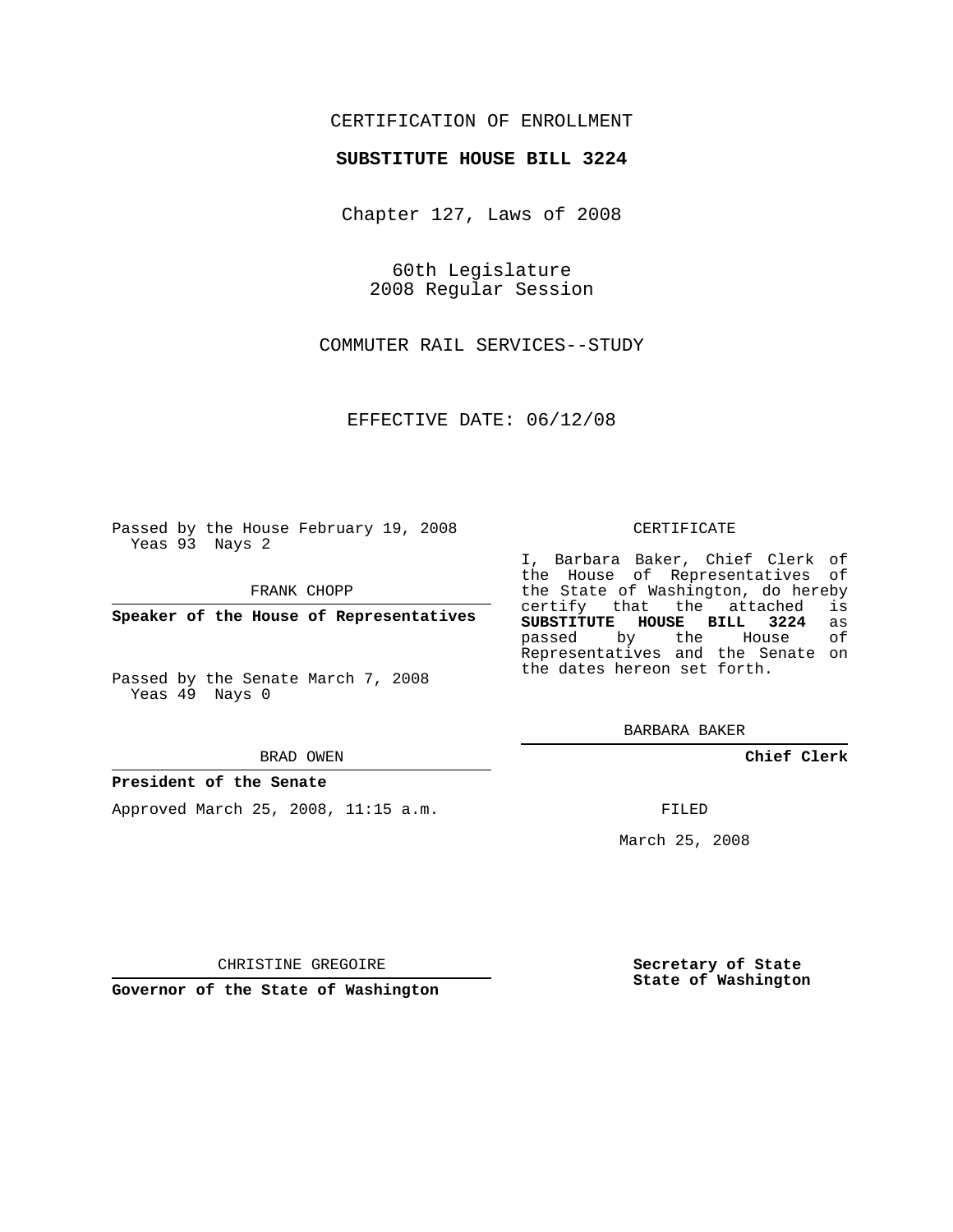# **SUBSTITUTE HOUSE BILL 3224** \_\_\_\_\_\_\_\_\_\_\_\_\_\_\_\_\_\_\_\_\_\_\_\_\_\_\_\_\_\_\_\_\_\_\_\_\_\_\_\_\_\_\_\_\_

\_\_\_\_\_\_\_\_\_\_\_\_\_\_\_\_\_\_\_\_\_\_\_\_\_\_\_\_\_\_\_\_\_\_\_\_\_\_\_\_\_\_\_\_\_

Passed Legislature - 2008 Regular Session

**State of Washington 60th Legislature 2008 Regular Session**

**By** House Transportation (originally sponsored by Representatives Loomis, Hunter, Sells, and Liias)

READ FIRST TIME 02/11/08.

1 AN ACT Relating to a feasibility study on commuter rail services; creating new sections; and providing an expiration date.

BE IT ENACTED BY THE LEGISLATURE OF THE STATE OF WASHINGTON:

 NEW SECTION. **Sec. 1.** (1) The regional transit authority serving the Puget Sound region shall work in conjunction with the Puget Sound regional council to review existing studies and consider other relevant information for the purpose of determining whether commuter rail service between eastern Snohomish county and eastern King county, based on commuter needs, can be a meaningful component of the region's future transportation system. A feasibility study must be conducted if the initial review does not provide sufficient information to:

 (a) Assess how many riders might be attracted to commuter rail service in this region;

 (b) Identify and evaluate which locations would most benefit from commuter rail service;

(c) Identify and evaluate potential station sites;

 (d) Provide a general analysis of the ability of the existing rail lines and sections to accommodate commuter rail service, the effect of